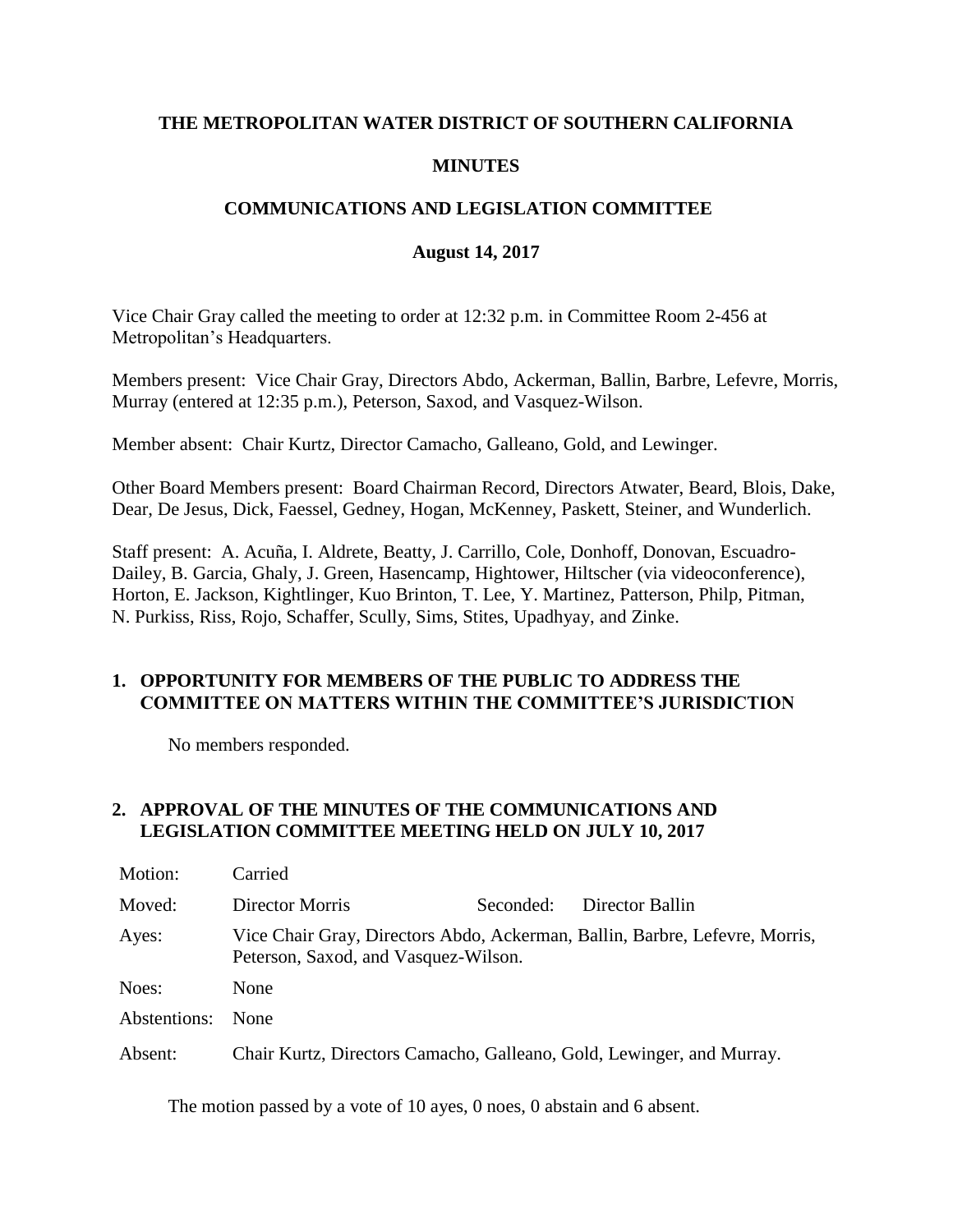Director Murray entered the meeting at 12:35 p.m.

# **3. CONSENT CALENDAR ITEMS – ACTION**

None

# **4. OTHER BOARD ITEMS – ACTION**

| $8 - 8$      | Subject:                                                                                                                   | Adopt CEQA determination and adopt the Legislative Policy<br>Principles on Stormwater Capture                                                                                                                          |  |  |  |
|--------------|----------------------------------------------------------------------------------------------------------------------------|------------------------------------------------------------------------------------------------------------------------------------------------------------------------------------------------------------------------|--|--|--|
|              | Presented by:                                                                                                              | Nathan Purkiss, Legislative Services Section Manager                                                                                                                                                                   |  |  |  |
|              | Motion:                                                                                                                    | Adopt the CEQA determination that the proposed action is not<br>defined as a project and is not subject to CEQA, and adopt the<br>Legislative Policy Principles on Stormwater Capture.                                 |  |  |  |
| Moved:       | <b>Director Morris</b>                                                                                                     | Seconded:<br>Director Ballin                                                                                                                                                                                           |  |  |  |
| Ayes:        | Vice Chair Gray, Directors Abdo, Ackerman, Ballin, Barbre, Lefevre, Morris,<br>Murray, Peterson, Saxod, and Vasquez-Wilson |                                                                                                                                                                                                                        |  |  |  |
| Noes:        | None                                                                                                                       |                                                                                                                                                                                                                        |  |  |  |
| Abstentions: | None                                                                                                                       |                                                                                                                                                                                                                        |  |  |  |
| Absent:      | Director Chair Kurtz, Camacho, Galleano, Gold, and Lewinger                                                                |                                                                                                                                                                                                                        |  |  |  |
|              |                                                                                                                            | The motion passed by a vote of 11 ayes, 0 noes, 0 abstain, and 5 absent.                                                                                                                                               |  |  |  |
| $8-9$        | Subject:                                                                                                                   | Adopt CEQA determination and express opposition unless amended<br>to HR 23 (Valadao, R-CA): Gaining Responsibility on Water Act of<br>2017.                                                                            |  |  |  |
|              | Presented by:                                                                                                              | Nathan Purkiss, Legislative Services Section Manager                                                                                                                                                                   |  |  |  |
|              | Substitute<br>Motion:                                                                                                      | The Committee voted on an amended, substitute motion to watch<br>HR 23, to negotiate potential amendments to the bill with the author<br>and other stakeholders, and to defer the Committee's decision on the<br>bill. |  |  |  |
| Moved:       | Director Murray                                                                                                            | Seconded:<br>Director Barbre                                                                                                                                                                                           |  |  |  |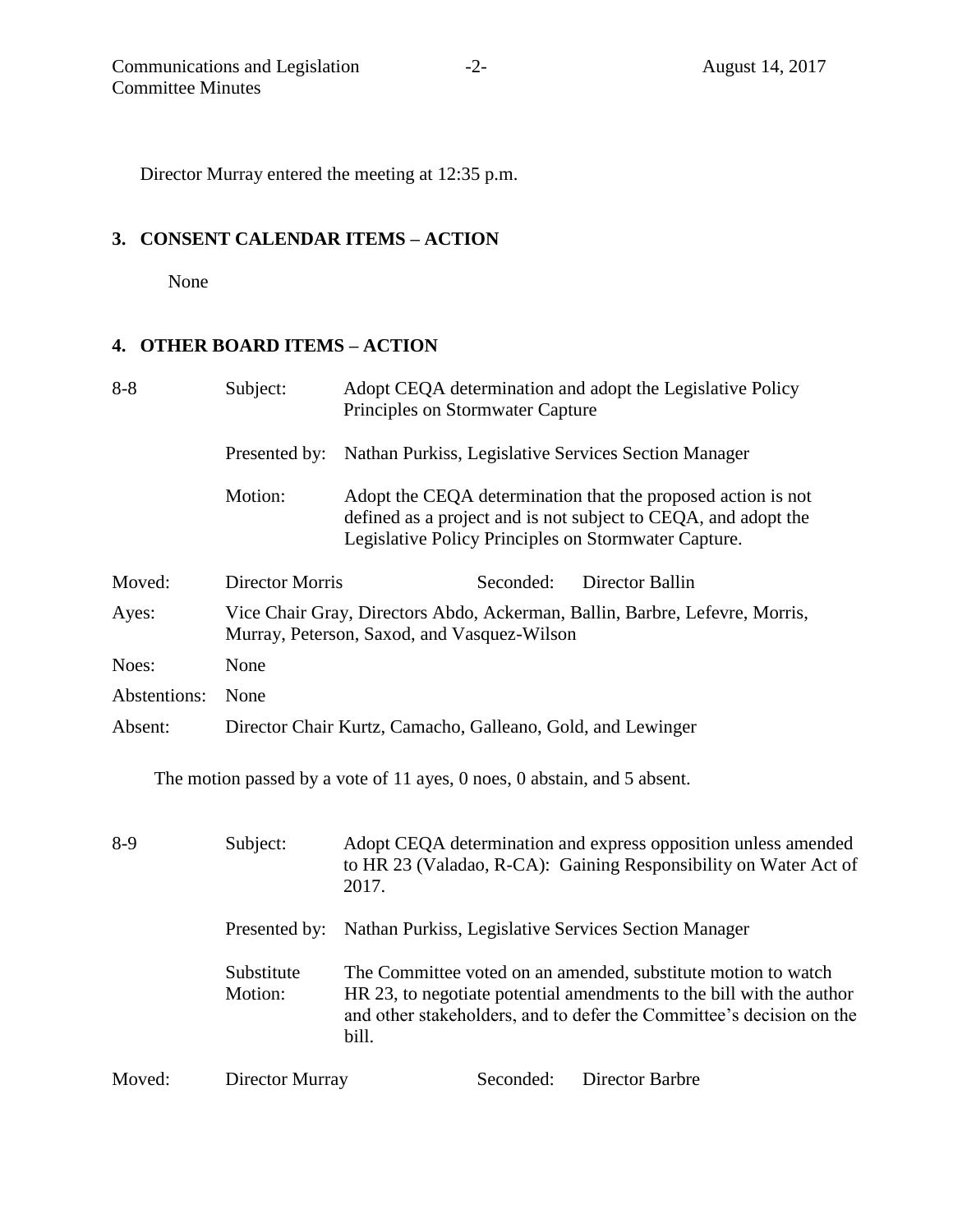| <b>Committee Minutes</b> |                                                                                                         |                                                                                                                                                                                                            |  |  |
|--------------------------|---------------------------------------------------------------------------------------------------------|------------------------------------------------------------------------------------------------------------------------------------------------------------------------------------------------------------|--|--|
| Ayes:                    | Vice Chair Gray, Directors Abdo, Ackerman, Ballin, Barbre, Morris, Murray,<br>Saxod, and Vasquez-Wilson |                                                                                                                                                                                                            |  |  |
| Noes:                    | Lefevre and Peterson                                                                                    |                                                                                                                                                                                                            |  |  |
| Abstentions:             | None                                                                                                    |                                                                                                                                                                                                            |  |  |
| Absent:                  | Director Chair Kurtz, Camacho, Galleano, Gold, and Lewinger                                             |                                                                                                                                                                                                            |  |  |
|                          |                                                                                                         | The motion passed by a vote of 9 ayes, 2 noes, 0 abstain, and 5 absent.                                                                                                                                    |  |  |
| $8 - 10$<br>Withdrawn    | Subject:                                                                                                | Adopt CEQA determination and express opposition, unless<br>amended, to SB 623 (Monning, D-Carmel): Water Quality: Safe<br>and Affordable Drinking Water Fund.                                              |  |  |
| $8 - 11$                 | Subject:                                                                                                | Adopt CEQA determination and express opposition, unless<br>amended, to SB 49 (De León, D-Los Angeles; Stern, D-Calabasas):<br>California Environmental, Public Health, and Workers Defense Act<br>of 2017. |  |  |
|                          | Presented by:                                                                                           | Robert Horton, Chief Deputy General Counsel                                                                                                                                                                |  |  |
|                          | Substitute<br>Motion:                                                                                   | The Committee voted on a substitute motion to watch SB 49, to<br>negotiate potential amendments to the bill with the author and other<br>stakeholders, and to defer the Committee's decision on the bill.  |  |  |
| Moved:                   | Director Murray                                                                                         | <b>Director Barbre</b><br>Seconded:                                                                                                                                                                        |  |  |
| Ayes:                    | Vice Chair Gray, Directors Ackerman, Ballin, Barbre, Morris, Murray, and Saxod                          |                                                                                                                                                                                                            |  |  |
| Noes:                    | Abdo, Lefevre and Peterson                                                                              |                                                                                                                                                                                                            |  |  |
| Abstentions:             | None                                                                                                    |                                                                                                                                                                                                            |  |  |
| Absent:                  |                                                                                                         | Chair Kurtz, Directors Camacho, Galleano, Gold, Lewinger, and Vasquez-Wilson                                                                                                                               |  |  |

The motion passed by a vote of 7 ayes, 3 noes, 0 abstain, and 6 absent.

Director Vasquez-Wilson left at 1:11 p.m.

# 5. **BOARD INFORMATION ITEMS**

None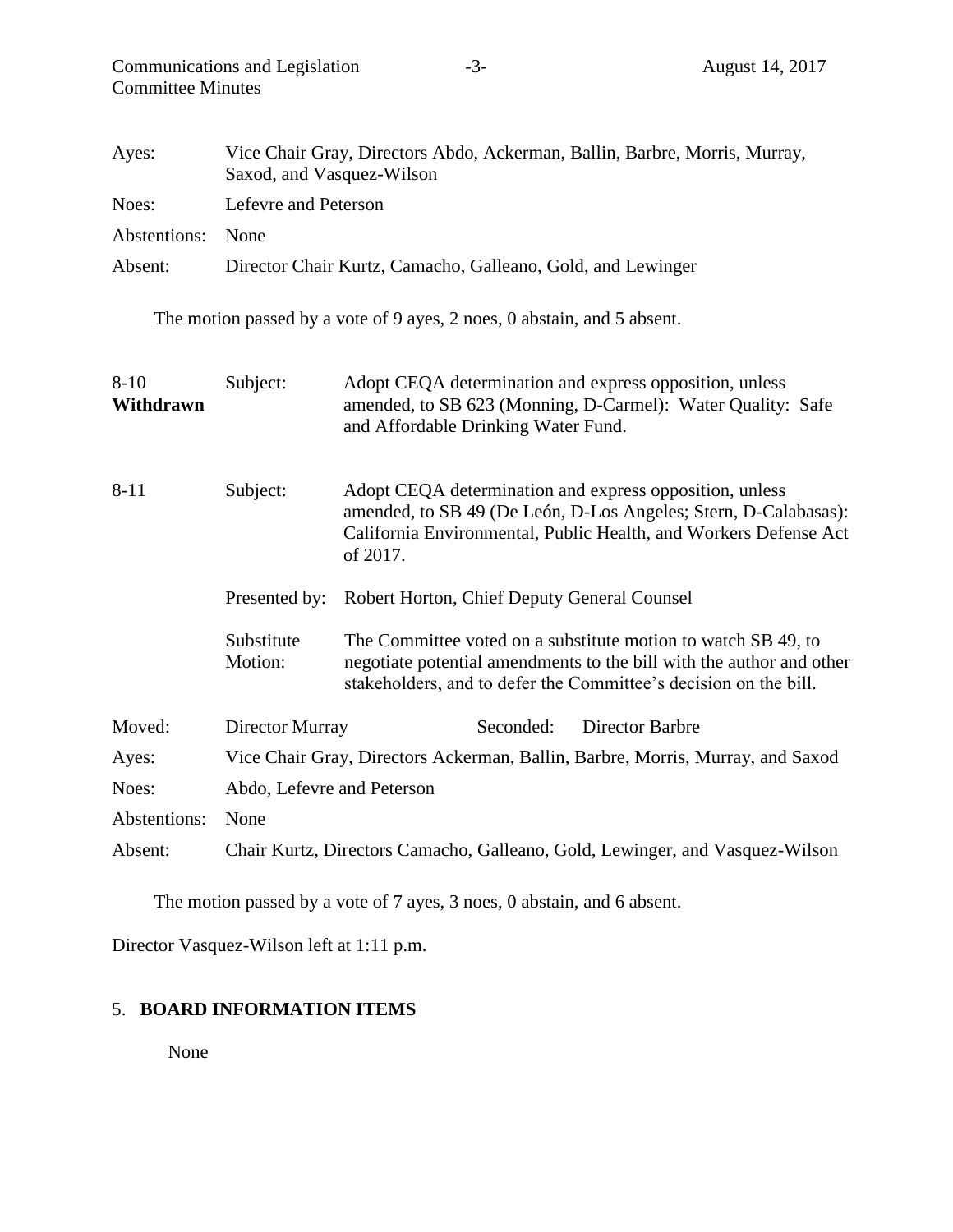### **6. COMMITTEE ITEMS**

a. Subject: Report on activities from Washington, D.C. Presented by: Brad Hiltscher, Executive Legislative Representative Mr. Hiltscher reported on the following items: • Federal legislative calendar items Update on status of confirming Bureau of Reclamation Commissioner b. Subject: Report on activities from Sacramento Presented by: Kathy Cole, Executive Legislative Representative Ms. Cole reported on state matters which included:

- Legislative calendar
- State legislation including SB 623 (Monning, D-Carmel); long-term water conservation and drought contingency planning legislation including AB 1323 (Weber, D-San Diego); AB 1654 (Rubio, D-Baldwin Park); AB 1667 and 1668 (Friedman, D-Glendale); SB 606 (Skinner, D-Berkeley and Hertzberg, D-Los Angeles); AB 1000 (Friedman, D-Glendale); and SB 5 (DeLeon, D-Los Angeles).

## **7. MANAGEMENT REPORT**

a. Subject: External Affairs Management Report

Presented by: Sue Sims, Group Manager, External Affairs

Ms. Sims reported on the following items:

- Media campaign and water conservation outreach
- Ferris wheel events at Santa Monica Pier
- Paid media for advertising campaign
- Digital media campaign elements
- Print ads in Asian language in newspapers
- Invitation to Audubon Center at Ernest Debs Park dedicating Metropolitan's new native garden and education center